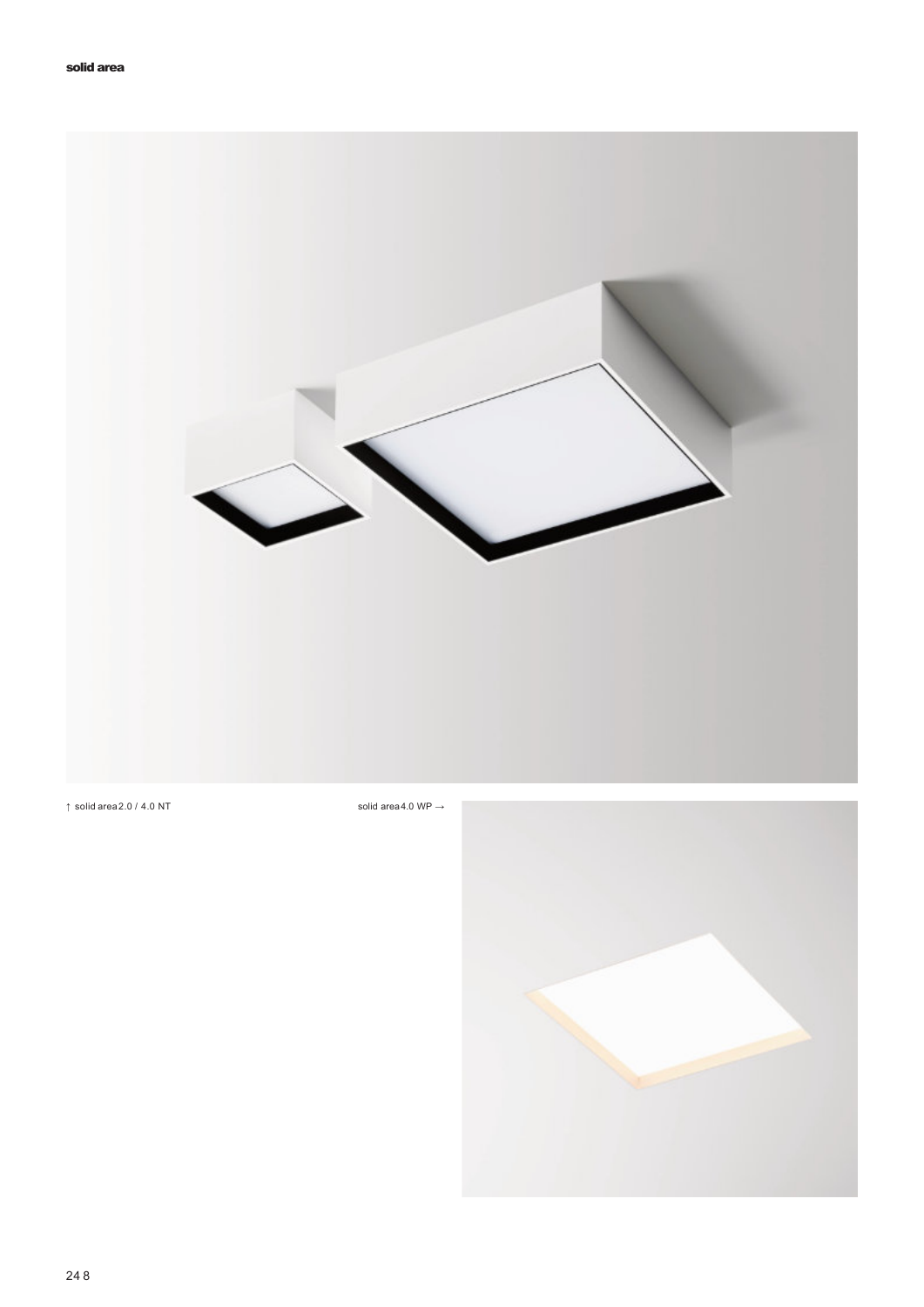## **solid**

The Solid luminaire is enclosed in a geometric form with a black inner cover housing modern light sources. The series with moving light sources includes two main lines: version 163 is equipped with edge.LED sources or classic halogens, while version 110stands for small luminaires using QPAR16or LED light sources. Depending on the version, Solid luminaires feature single or double spot lights moving on independent heads. An interesting option is the square-shaped Solid AREAequipped with integrated LEDswith a light-diffusing, frosted PMMA screen. The family is completed by the Lightbox version– surface-mounted and recessed downlights designed to illuminate, e.g., large commercial spaces or corridors; light sources are not movable. All luminaires in the family are built on a 120mm high aluminium profile.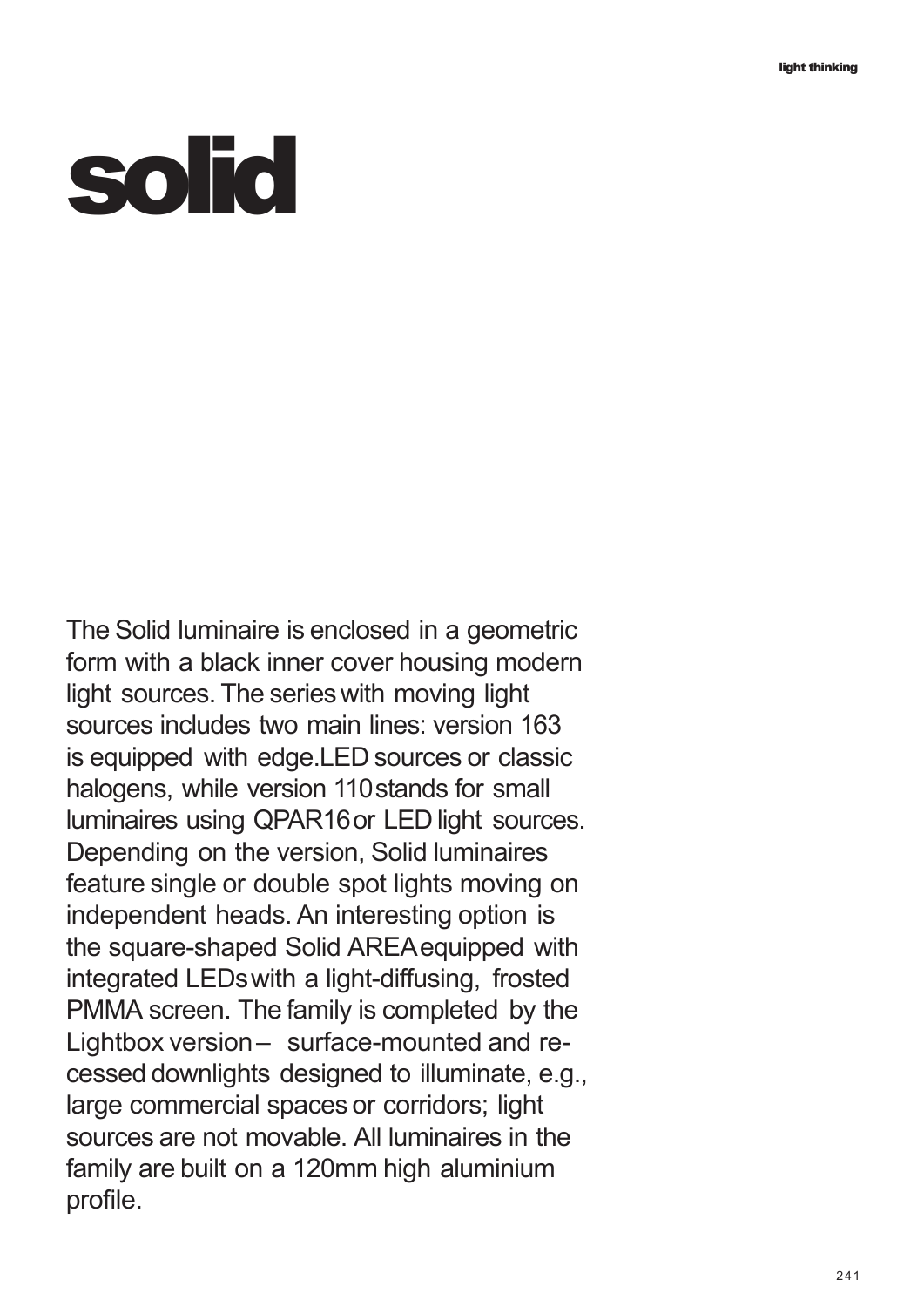| Model                    |                       | す<br>G<br>G | Switch DIM | DAL <sub>12</sub> | Accessories | White + Black | <b>Black</b> | White     | Mixed                  | CRI80 2700K             | CRi803000K             | <b>CRI804000K</b>             |     |     |
|--------------------------|-----------------------|-------------|------------|-------------------|-------------|---------------|--------------|-----------|------------------------|-------------------------|------------------------|-------------------------------|-----|-----|
|                          |                       |             |            |                   |             | ಜ             | 8            | ឌ ន       |                        | 827                     | 830                    | 3g                            |     |     |
| Solid Area NT            | $\oplus$              |             |            |                   |             |               |              |           |                        |                         |                        |                               |     |     |
| 2.0 <sub>NT</sub>        | 25W1550lm             | 3.1250      | 3.2879     | 3.1251<br>3.1253  |             | $\bullet$     |              | ٠         | $\bullet$<br>$\bullet$ |                         | $\bullet$              | $\sim$<br>$\bullet$           |     |     |
| 4.0 NT                   | 39W3200lm             | 3.1252      | 3.2880     |                   |             | $\bullet$     |              |           |                        |                         | $\bullet$<br>$\bullet$ | $\blacksquare$                |     |     |
| $5.0NT$<br>Solid Area WP | 60W4250lm<br>$\oplus$ | 3.1254      | 3.2881     | 3.1255            |             |               |              | ٠         | $\bullet$              |                         |                        |                               |     |     |
| 2.0 WP                   | 25W1550lm             | 4.1256      | 4.2882     | 4.1257            | $\mathbf 0$ |               | $\bullet$    | ٠         | $\bullet$              |                         | $\bullet$              | $\sim$                        |     |     |
| 4.0 WP                   | 39W3200lm             | 4.1258      | 4.2883     | 4.1259            | $\mathbf 0$ |               | ٠            |           | $\bullet$              |                         | $\bullet$              | $\bullet$                     |     |     |
| $5.0$ WP                 | 60W4250lm             | 4.1260      | 4.2884     | 4.1261            | $\mathbf 0$ |               | $\bullet$    | $\bullet$ | $\bullet$              |                         | $\bullet$              | $\blacksquare$                |     |     |
| 2.0 WPMounting Frame     | [required]            |             |            |                   | 4.2103      |               |              |           |                        |                         |                        |                               |     |     |
| 4.0 WPMounting Frame     | [required             |             |            |                   | 4.2104      |               |              |           |                        |                         |                        |                               |     |     |
| 5.0 WPMounting Frame     | [required             |             |            |                   | 4.2105      |               |              |           |                        |                         |                        |                               |     |     |
| Solid Area NT<br>O       | $\bullet$             |             |            | $\bullet$         |             |               |              |           | $\bullet$              |                         |                        | Solid Area WP-mounting frames |     |     |
| 197<br>t                 | t,                    | 418         |            |                   | t,          | 523           |              |           | $\bullet$              | 187<br>[F] 202x196 h120 |                        | 254<br>74                     |     |     |
| 120                      |                       | 120         |            |                   |             | 120           |              |           |                        |                         |                        |                               | 475 |     |
| Solid Area WP<br>O       | 2                     |             |            | ❸                 |             |               |              |           |                        |                         |                        |                               |     |     |
| 182<br>t                 | t                     | 403         |            |                   | t,          | 508           |              |           | $\epsilon$             | [8] 423x419 h125        | 410                    |                               |     |     |
| 115                      |                       | $118$       |            |                   |             | $112$         |              |           |                        |                         |                        |                               |     | 580 |

74

티

515

528x524 h125

目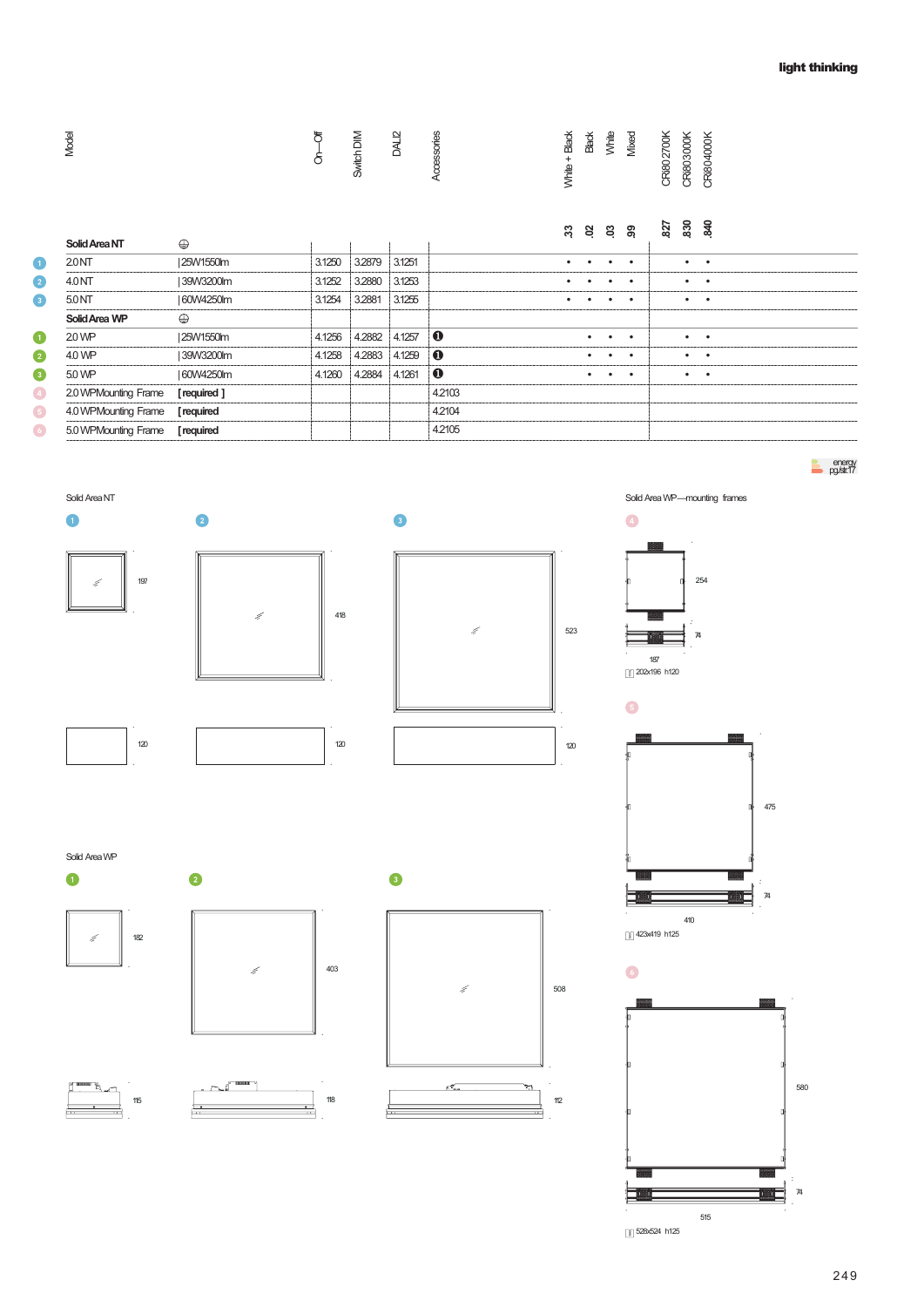

solid lightbox 135.2 / 185.1NT